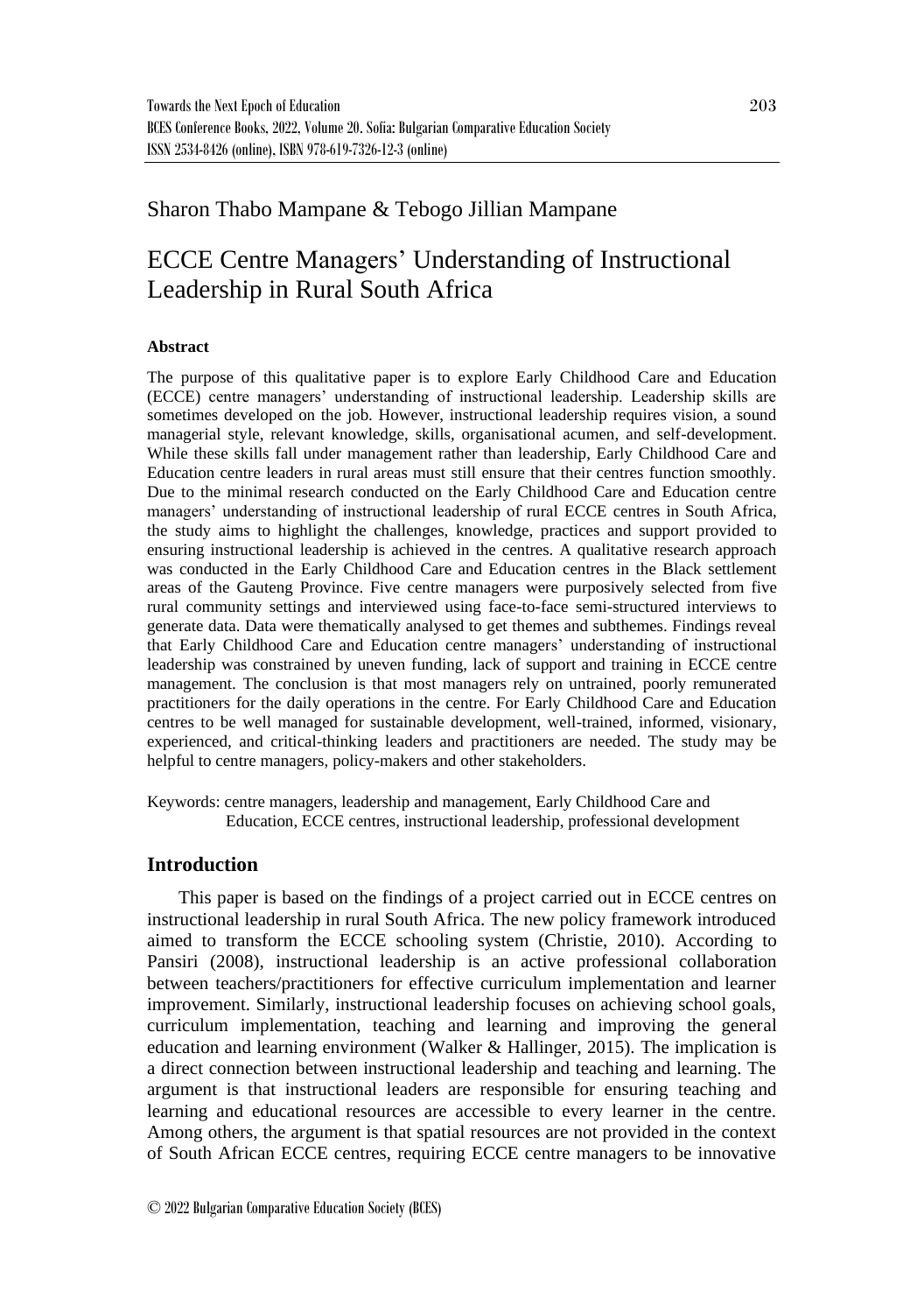to achieve centre goals. Instructional leadership practices require identified performance practices of ensuring the requisite resources are made available by instructional leaders bestowed with administrative powers, authority and allocated funds for facilities that promote teaching and learning. Not much-researched evidence is available on instructional leaders in rural ECCE centres in South Africa. Most research done is on inequities in resource allocation and challenges of teaching and learning (Maharaj, Robinson & McIntyre, 2018). Instructional leadership, in this paper, assumes that ECCE centre principals are in authority and can ensure teaching resources direct the centre towards the achievement of defined objectives. The assumption is that ECCE centre leaders can manage the centres by affording practitioners and learners support, and by providing educational resources (Piot & Kelchtermans, 2016) to ensure effective teaching and learning in the centre. The challenge, however, is in educational disparities in South Africa's educational landscape, notably in respect of instructional leadership, and South African ECCE centres' contextual factors.

## **Managing ECCE centres**

ECCE centres in the South African rural context operate under challenging conditions due to the historical background, budgetary constraints, role expectations, and education status (Nkambule et al., 2011). These aspects constrain the achievement of instructional leadership and the community's expectations. The constraints need to be removed to enable the centre managers to connect theory and practice to merge the children's worlds without compromising their learning. Managing ECCE centres in rural areas and informal settlements have a range of problems that include inadequate infrastructure, under-trained and demotivated educators, low expectations and poor skills in instructional leadership. The context of ECCE centre management is complicated by changes in centre managers' roles requiring professionalism and qualifications (Van der Westhuizen & Van Vuuren, 2007). To address the problem of instructional leadership for ECCE centres, the Department of Education in SA introduced leadership and management programmes to capacitate principals with leadership skills. However, ECCE centres were not included in the programme because they fall under the Department of Social Development, not funding professional development. Most rural ECCE centres are informal but some are registered under the Department of Social Development to get sponsorship. These centres enrol Pre-Grade R children and offer programmes designed for children between 0-4 years and 5-6 years of age. Still, the practitioners who operate in ECCE centres are without proper documentation, untrained and unqualified.

#### **ECCE centre managers/principals**

Many countries have ECCE centres but refer to ECCE leaders differently due to allocated responsibilities. For example, in South Africa, ECCE leaders are referred to as principals. In countries like Finland and Germany (amongst others), leaders may be called the director, while some may refer to them as managers. There is a vast difference in the context of ECCE centres in rural areas and those in urban settings, and instructional leadership in ECCE centres require knowledge of children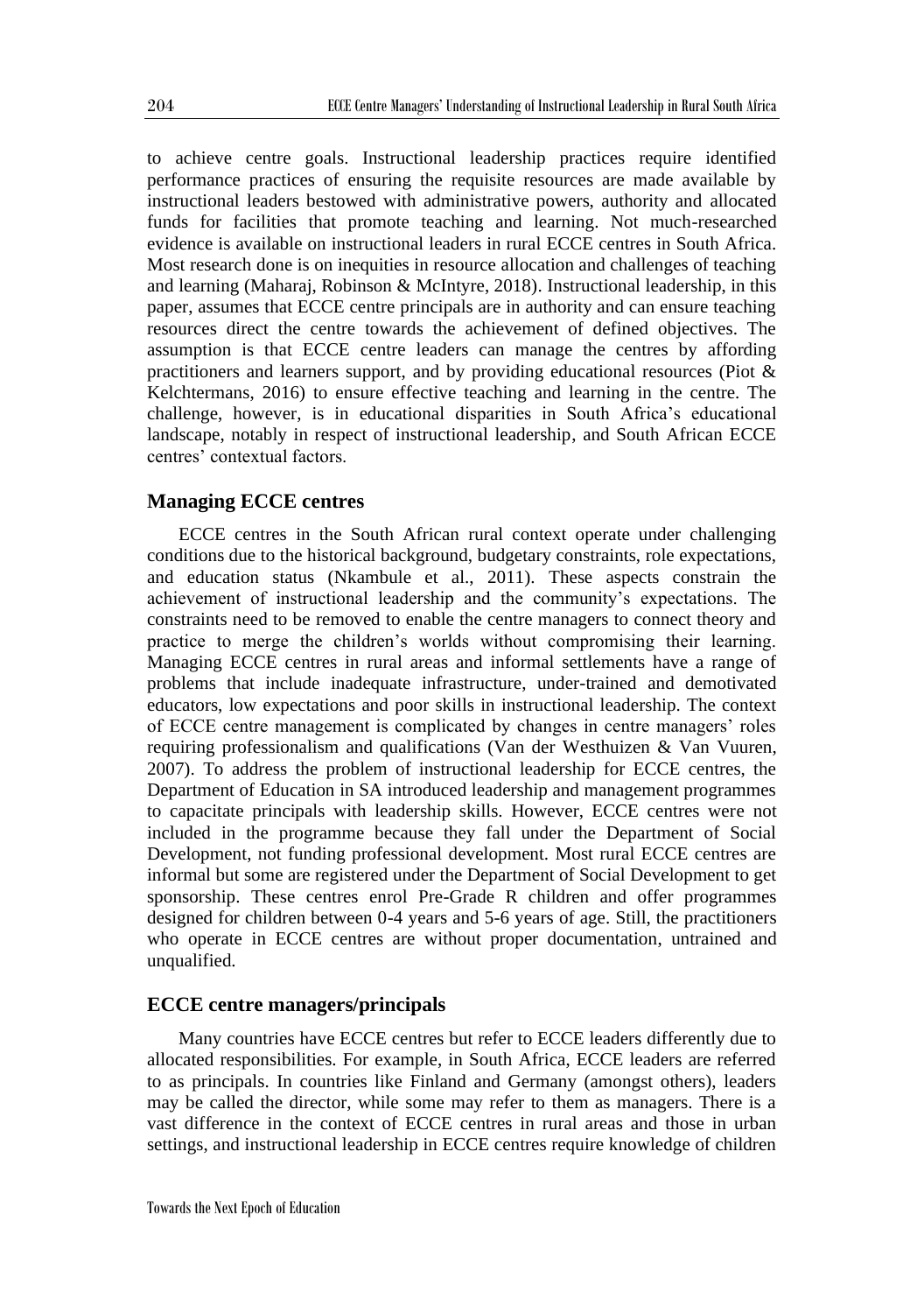and effective communication with stakeholders (Harrison, 2020). The ECCE centre managers own one or more centres but are unqualified, old and not keen to advance themselves further, professionally and academically. These managers are mothers and grannies who together with parents in the community, were struggling, and saw the centre development as an opportunity to alleviate their struggles. Though employed, the parents cannot afford to pay fees for their children to go to formal ECCE centres far from their homes. The centre managers needed money to survive and decided to establish informal ECCE centres. To centre managers, the rural ECCE centres are a business opportunity benefitting both the employed mothers and the centre principals who are retired but available to look after children (Modise, 2019). The ECCE leaders managing the centre love children and have a deeper sensitivity level, but lack curriculum knowledge to ensure practitioner and learner support. They require training from the government and non-governmental organisations to provide for the needs of practitioners and learners. There is a need to develop their skills to fulfil job responsibilities and the specialised needs of rural ECCE centres. Prepared leaders are more effective and may use a variety of approaches. Understanding instructional leadership practices would help improve leadership skills.

#### **Practitioners' professional development**

Most ECCE centres locally and internationally engage in professional development, except the informal ones. Equipping centre managers with instructional leadership skills may enhance teaching and learning, and improve their leadership skills. Professional development activities such as "in-service" training programmes and workshops depend on the availability of resources and support in the area. They are linked to ECCE centre goals for improved practice. According to Modise (2019), the optimal leadership of ECCE centres may be carried out by the government and non-governmental organisations to equip ECCE principals with the ability to lead and turn around ECCE centres. Instructional leadership cannot be acquired if there are still disparities in support and contextual factors (Walker & Hallinger, 2015). Instructional leadership requires providing the best possible resources to ensure a safe and secure ECCE sector and active professional collaboration for effective curriculum implementation and learner improvement (Pansiri, 2008). The implication is a direct connection between leadership and teaching and learning in an education setting (Xaba, 2012). Teaching and knowledge geared towards a shared vision and quality, no matter the context, should emphasise developing a shared vision (Ngcobo & Tickly, 2010). The guiding principles of policymakers should be for constant professional development for problem-solving. The conditions under which centre managers operate should improve centre practice and understanding to enable the integration and application of content knowledge to real-life situations (Campbell & Gross, 2012).

## **Research design and methodology**

This empirical research explored ECCE centre managers' understanding of instructional leadership in ECCE centres in rural South Africa, addressing ECCE centre managers' understanding of instructional leadership at an ECCE centre. How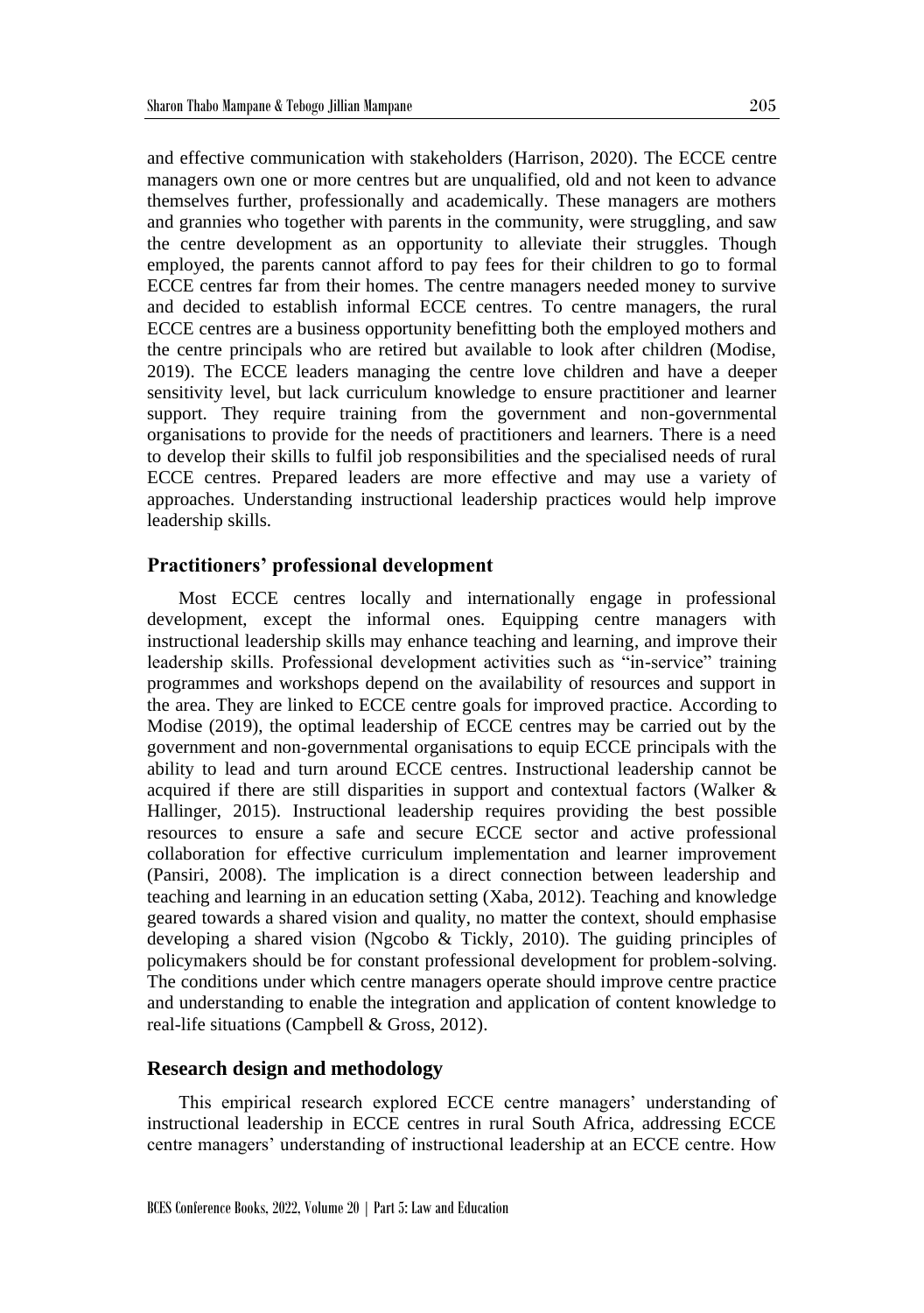they practise instructional leadership? The centre managers' challenges? And what leaders want to be changed regarding ECCE centre-leadership. The qualitative case study research sought to understand the research problem from the local population's perspectives (Hammarberg, Kirkman & De Lacey, 2016). Five principals owning ECCE centres in different rural community settings were interviewed using semi-structured research questions. The interview questions extracted insightful responses about their understanding of instructional leadership. Relevant ECCE documents were analysed to gain a deeper insight into instructional leadership in ECCE centres. The qualitative approach enabled the researchers to better understand ECCE managers understanding of issues within a specific context promoting understanding of instructional leadership practices and roles of ECCE managers (Hammarberg, Kirkman & De Lacey, 2016).

## **Theoretical framework**

The accountability theory guided the study because instructional leadership is an accountability function that seeks to improve the management of ECCE centres in a country. Themes emerged from the research questions and were corroborated by the literature consulted. The theories illuminated the constructs under investigation, conveyed, described, predicted and explained meanings of issues under study (Boyatzis, Rochford & Taylor, 2015). The ontological perspective of a phenomenon being meaningless unless people give sense to it was best understood through the ECCE centre managers' interpretation and analysis of instructional leadership practices. Epistemological knowledge supplied from different views and beliefs of centre managers was rational, justified, and truthful (Wieczorek & Manard, 2018). The theoretical framework helped explain ECCE principals' understanding of instructional practices. Quality and excellence in education require leaders and managers to implement instructional leadership to ensure effective teaching and learning and to satisfy the learners' expectations and needs through conditions necessary for achieving desired outcomes.

#### **Discussion**

The first question was about ECCE centre managers' understanding of instructional leadership at an ECCE centre. The theme that emerged was ignorance regarding instructional leadership. Their understanding of instructional leadership was equated to owning more centres, indicating being unclear about their instructional leadership role. They, however, made administrative decisions that kept their centres sustainable and ongoing.

The second question was on how they practised instructional leadership elicited a theme of Ubuntu. The centre managers acted with care and sensitivity towards children, and the community appreciated their service. The centre managers allowed children whose parents worked until late to stay in their centres until they came from work, caring for their children like family members, just like a mom or granny would do.

The third question was on the centre managers' challenges brought about by lack of support for ECCE centre managers. Responses highlighted a lack of funding for their practitioners, centres and not for them. They believed that the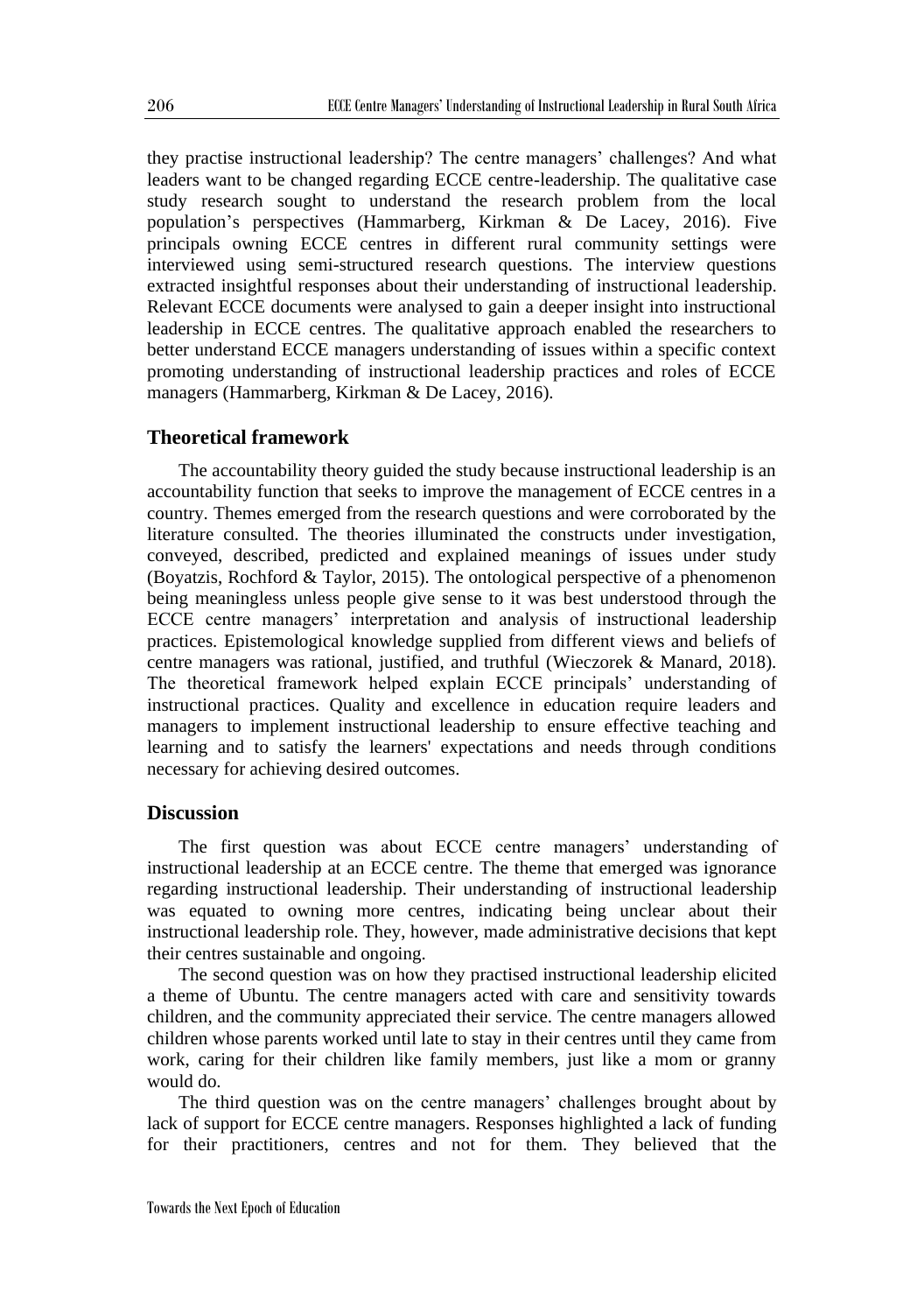empowerment of the practitioners would enhance professional skills that would lead to skilled practitioners who would open up new centres and practice instructional leadership to serve the community.

For the fourth and last question on what principals would want to do differently in their ECCE centres, the theme was government funding and remuneration of ECCE staff. They appreciated the Department of Social Development's provision of nutrition to Grade R children. However, they felt that the Government's policy of remunerating Grade R practitioners' schools should apply to the Grade R practitioners in the centre. The non-remuneration of ECCE centre practitioners was considered unfair.

#### **Conclusion**

Since there is limited research on leadership practices in ECCE centres in South Africa, it would be beneficial if researchers conducted similar studies to find answers to centre managers' understanding of instructional leadership in ECCE centres. Principals need instructional leadership skills to improve performance in the ECCE centres. The quality of instructional leadership in rural ECCE centres learning depends on the quality of the learning opportunity and support centre managers are provided with, as well as the centre. Professional training and development improves leadership skills. Ubuntu should be central to the school's social context. ECCE leadership serves as a basis for education and fosters an interdependent and mutually beneficial connection between individuals and communities.

#### **References**

- Boyatzis, R. E., Rochford, K. & Taylor, S. N. (2015): The role of the positive emotional attractor in vision and shared vision: Toward effective leadership, relationships, and engagement. *Frontiers in Psychology*, 6, Article 670.
- Campbell, C. & Gross, B. (2012): *Principal Concerns: Leadership Data and Strategies for States*. University of Washington, Center on Reinventing Public Education.
- Christie, P. (2010): Landscapes of leadership in South African schools: Mapping the changes. *Educational Management, Administration and Leadership*, 38(6), 694-711.
- Hammarberg, K., Kirkman, M. & de Lacey, S. (2016): Qualitative research methods: when to use them and how to judge them. *Human Reproduction*, 31(3), 498-501.
- Harrison, G. D. (2020): A snapshot of early childhood care and education in South Africa: Institutional offerings, challenges and recommendations. *South African Journal of Childhood Education*, 10(1), 1-10.
- Maharaj, Y., Robinson, A. & McIntyre, D. (2018): A needs-based approach to equitable allocation of district primary healthcare expenditure in North West Province, South Africa. *South African Medical Journal*, 108(3), 190-196.
- Modise, M. R. (2019): Pedagogical Leadership in Early Childhood Development: A Means for Quality Practices through Professional Training. *Glocal Education in Practice: Teaching, Researching, and Citizenship*. BCES Conference Books, Vol. 17, 117-123.
- Ngcobo, T. & Tickly, L. P. (2010): Key Dimensions of Effective Leadership for Change: A Focus on Township and Rural Schools in South Africa. *Educational Management, Administration and Leadership*, 38(2), 202-228.